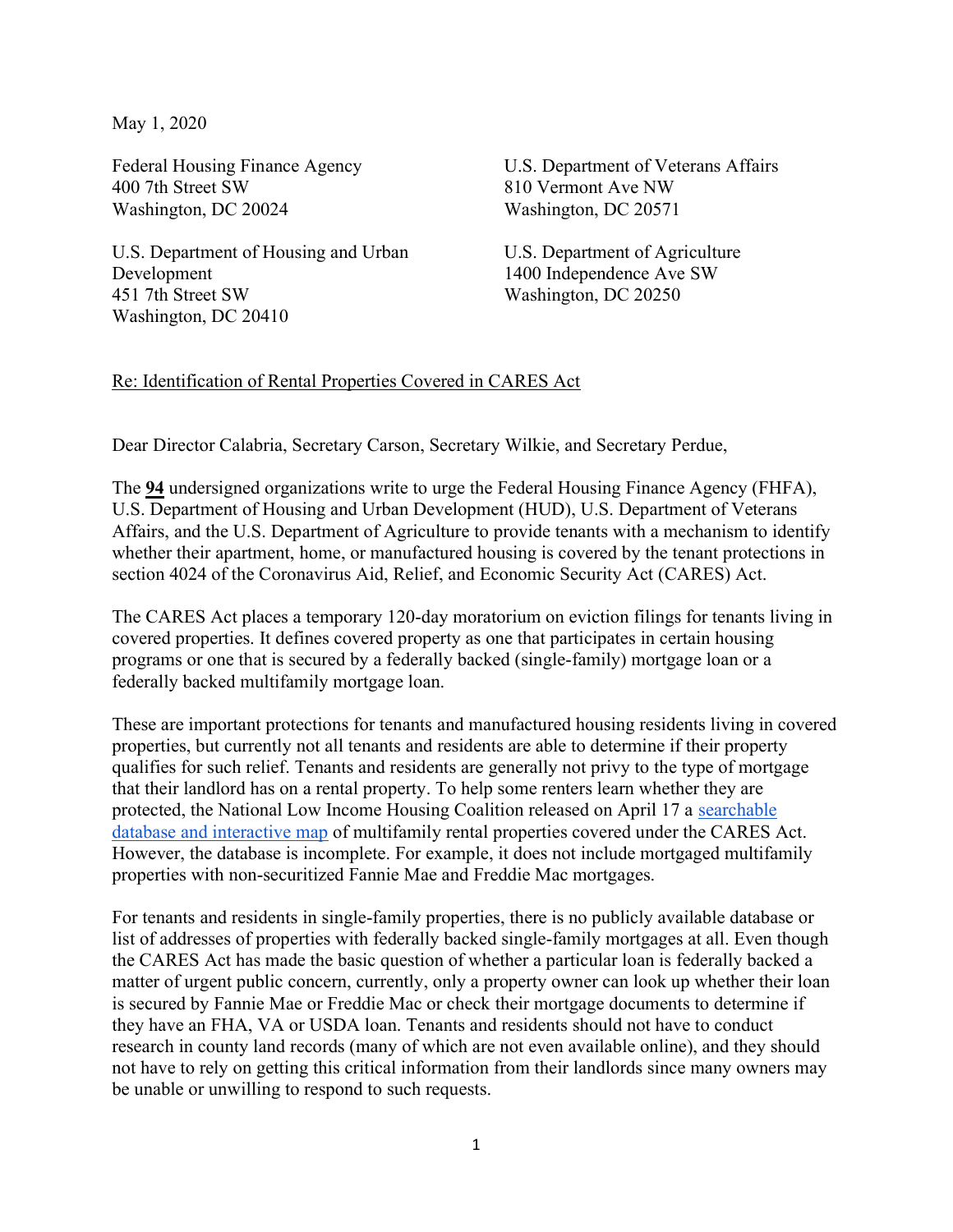Tenants and manufactured housing residents must be able to identify whether their homes qualify for this relief so that they can protect themselves and manage their expectations. We ask that you collaborate to provide accessible resources that will enable tenants in both multifamily and single-family properties to determine if they are covered by section 4024 of the CARES Act. These resources should include, at a minimum, a publicly available and searchable internet database where tenants and residents can look up their addresses and a toll-free telephone line they can call to obtain the same information.

Thank you for your consideration of this important issue. We look forward to working with you to make sure that all families remain safely in their homes so that they have a secure place to shelter through this pandemic.

Sincerely,

Americans for Financial Reform Education Fund Advocates for Basic Legal Equality, Inc. African American Health Alliance Alliance for Housing Justice American Civil Liberties Union ArchCity Defenders, Inc. Bread for the City California Reinvestment Coalition Center for Community Progress Center for Disability Rights Center for Responsible Lending City Garden Montessori School Coalition for Economic Survival (CES) - Los Angeles Community Justice Project, Inc. Community Legal Services, Inc. (Philadelphia) Connecticut Fair Housing Center Consortium for Citizens with Disabilities Housing Task Force Consumer Action Consumer Federation of America DeSales Community Development Diamond Diva Empowerment Foundation Initiative Disability Rights Education & Defense Fund (DREDF) Disability Rights Florida Greater Boston Legal Services Greater Napa Valley Fair Housing Center Grounded Solutions Network Habitat for Humanity of Lincoln Heights Community Coalition - Jersey City, NJ Homeless Persons Representation Project, Inc. Housing and Economic Rights Advocates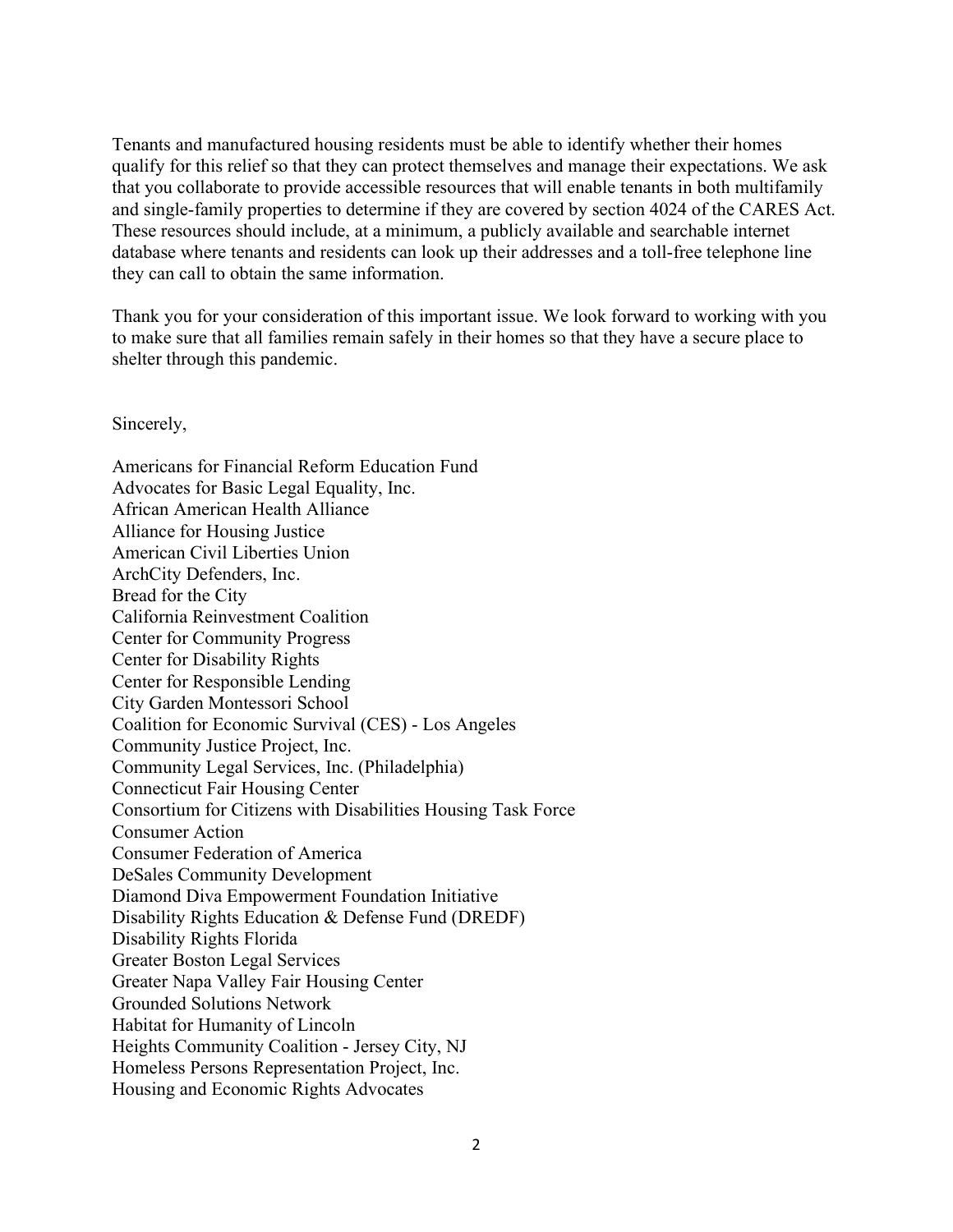Housing California Housing Choice Partners Housing Equality & Advocacy Resource Team Housing Justice Center Human Rights Campaign Inner City Law Center Invest DSM, Inc. Lantern Community Services Law Foundation of Silicon Valley Lawyers' Committee for Civil Rights Under Law Legal Aid of Nebraska Legal Aid Society of the District of Columbia Local Initiatives Support Corporation Louisiana Fair Housing Action Center Metropolitan St. Louis Equal Housing and Opportunity Council MHAction Mountain State Justice NAACP **NACEDA** National Action Network National Association for County Community and Economic Development National Association for Latino Community Asset Builders National Center for Transgender Equality National Coalition for Asian Pacific American Community Development National Coalition for Homeless Veterans National Community Reinvestment Coalition (NCRC) National Community Stabilization Trust National Consumer Law Center (on behalf of its low-income clients) National Disability Rights Network National Fair Housing Alliance National Housing Law Project National Low Income Housing Coalition National NeighborWorks Association National Network to End Domestic Violence National Women's Law Center Nebraska Housing Developers Association Neighborhood of Affordable Housing NETWORK Lobby for Catholic Social Justice New Haven Legal Assistance Association New Jersey Citizen Action NYU Furman Center Old North St. Louis Restoration Group Oregon Housing Alliance PolicyLink Poverty & Race Research Action Council Private Equity Stakeholder Project